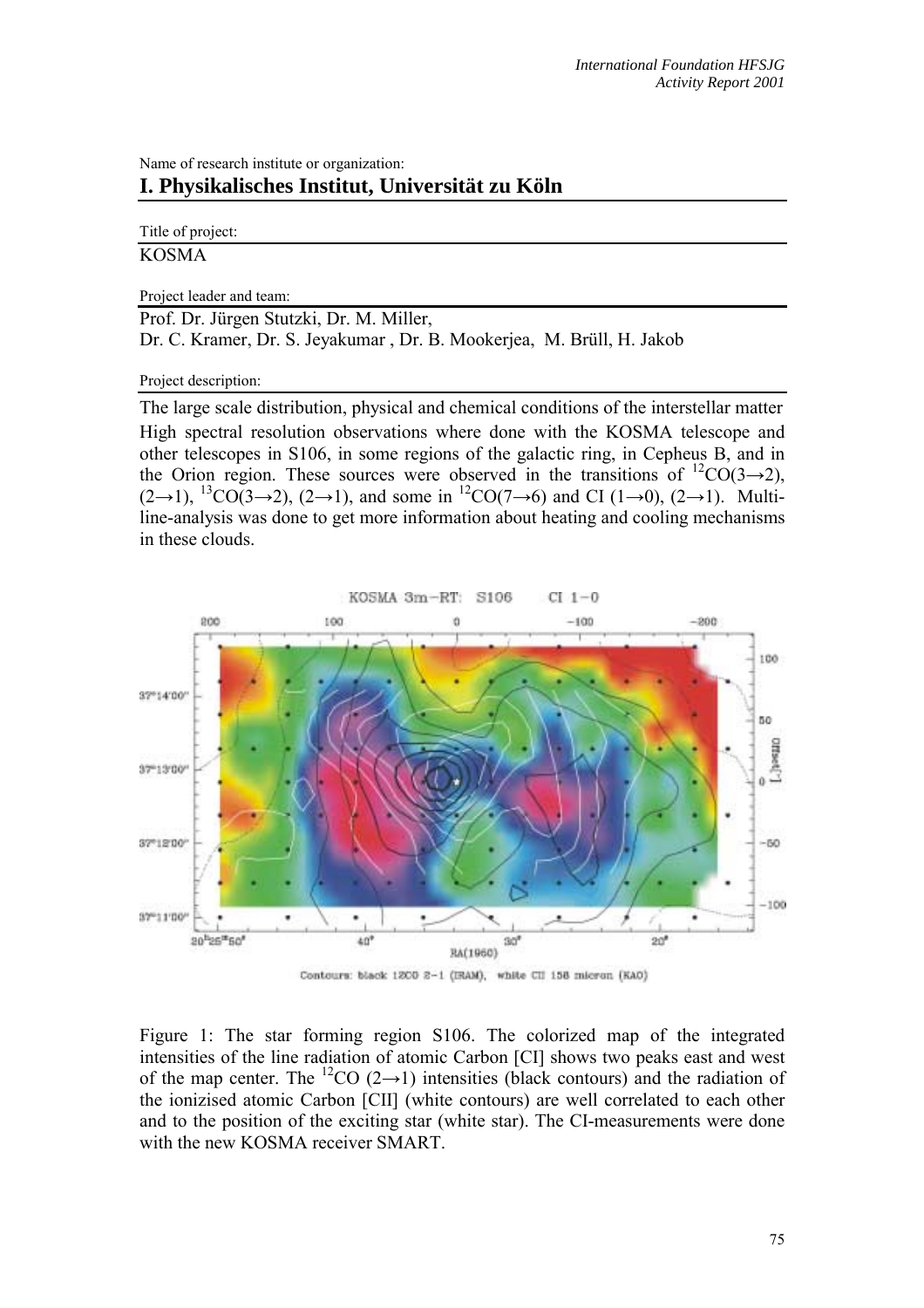# The KOSMA Galactic Ring observations:

This ongoing project, the KOSMA Galactic Ring multiline and -molecular observations, started in autumn 1999 in collaboration with the Boston University. It is based on on-the-fly observations of a 0.25 deg<sup>2</sup> extended region around the Galactic position l=45.0 / b=0.0deg. Using the KOSMA dual-frequency receiver we currently implement on a 30 arcsec grid otf-maps of the CO  $(3\rightarrow 2)$  and <sup>13</sup>CO  $(2\rightarrow 1)$  low-J transitions. In addition a multi-transitions- and chemistry-survey at selected positions is currently implemented.

## Interstellar matter and massive stars

In this project we study the influence of the UV radiation field of massive stars to the surrounding molecular clouds. Because of the intense UV radiation a photon dominated region (PDR) is formed where we can observe the fine structure lines of atomic Carbon and the rotation transition lines of CO. With the new array receiver SMART we can measure the relative line strenghts of  $CI(1\rightarrow 0)$  and  $CI(2\rightarrow 1)$ simultanously with a very good calibration accuracy. This gives us informations about physical parameters in the clouds: temperature and density. Observations were done e.g. in the W3 giant molecular cloud.

## Structure of interstellar clouds

In molecular clouds we observe a very complex structure related to the star forming process. We try to understand the formation of these fractal structures with simulations of numerical models comparing the observed line intensities of molecular transitions with the predicted intensities of the model. The models were tested with large maps of the Polaris flare, the S106 region, S140, W3, and of the Orion starforming regions: BN/KL, NGC1977, NGC2024, NGC2068, Orion Bar. These sources were observed with the KOSMA telescope in the transitions of  ${}^{12}CO$ ,  ${}^{13}CO$ ,  $J=2\rightarrow 1$  and  $J=2\rightarrow 1$ .

# Study of the structure and chemistry of galactic cirrus clouds

For this project of the Radio Astronomical Institute of the University of Bonn we made observations of <sup>12</sup>CO (3→2), (2→1) in the Draco Nebula and in several IVC's. The observations will be continued in the next winter period with measurement in <sup>12</sup>CO (4→3) and inCI(1→0).

### SMART, the new Sub-Millimeter Array Receiver for Two Frequencies

The new dual frequency SIS array receiver SMART is operational since September 2001 at the KOSMA 3 m telescope on Gornergrat. The receiver consists of two 2x4 pixel subarrays. One subarray operates at a frequency of 490 GHz, the other one at 810 GHz. Both subarrays are pointed at the same position in the sky. We can thus observe eight spatial positions in two frequencies simultaneously. For the first year of operation we installed only one half of each subarray, i.e. one row of 4 mixers at each frequency. This is worldwide the first two frequency channel array receiver. It allows the observation of the two astrophysical important transitions of CI (1→0) and CI  $(2\rightarrow 1)$  simultaneously. We can thus measure the relative intensity of the two lines with a very high accuracy.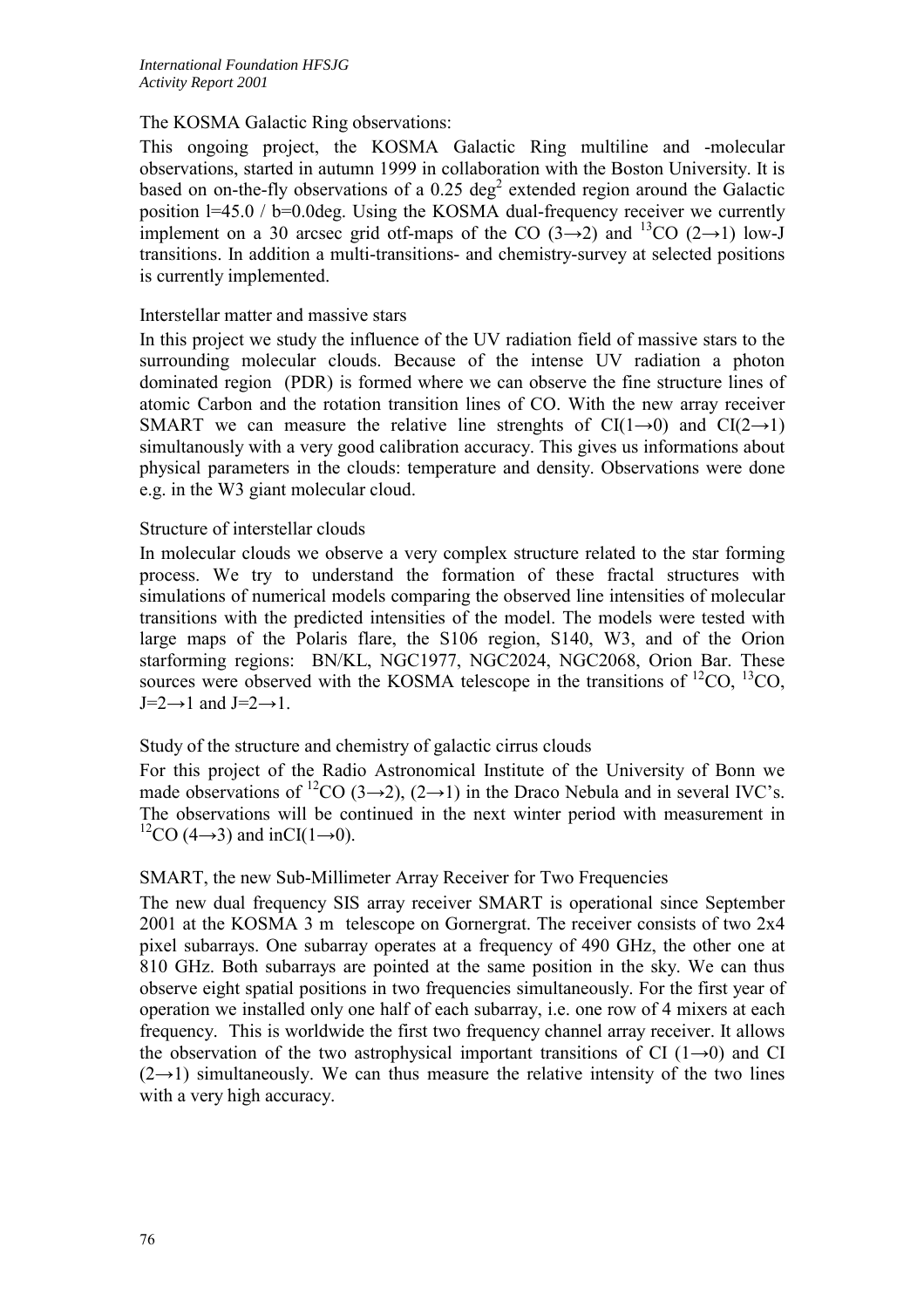

Figure 2: Sample spectra obtained simultaneously toward W3 IRS5 during a single 160 sec integration with SMART at the KOSMA telescope. The lower row of panels shows the 492 GHz fine structure transition of neutral atomic carbon (CI) at  $v_{lsr} \approx -40$ km/s, the upper row shows the 810 GHz fine structure line of CI and the 807 GHz J=7 $\rightarrow$ 6 transition of CO from the other sideband (at an apparent v<sub>lsr</sub>≈75  $km/s$ ).

A project in collaboration with the University of Bern: Observation of Solar flares in the Submillimeter range with KOSMA

The university of Bern operates six telescopes dedicated to solar flare monitoring at frequencies from 8.4 to 89.4 GHz. During early April 2001 additional observations at 230 GHz and 345 GHz were made using the KOSMA telescope. On April 12, a Xclass flare was observed at all 8 frequencies, extending the frequency range of solar flare observations into the high millimeter- and submillimeter region which is still nearly unexplored.



Figure 3: Unlike the patrol telescopes which cover the whole sun with their beams, KOSMA produces also spatially resolved images of the sun. This feature is used to find the most active region which will then be tracked to obtain flux time profiles simultaneously at 230 and 345 GHz. Roughly one hour before and after the flare two maps were made which clearly show a strongly increased brightness temperature following the impulsive phase of the event.